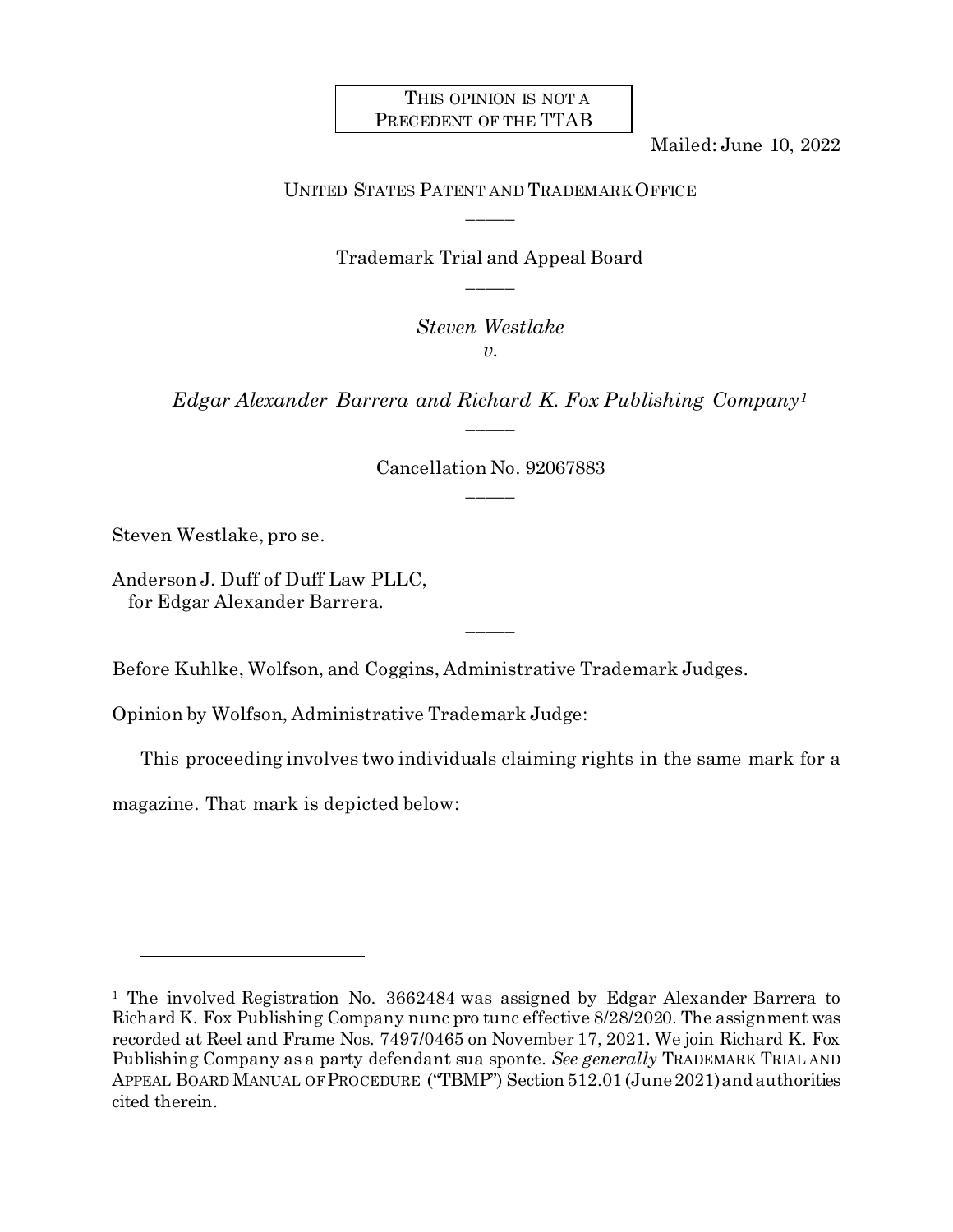

Defendant Edgar Alexander Barrera filed an application to register the mark that issued as Registration No. 3662484. The mark is registered for "Magazines in the field of current events and sports," in International Class 16; and "Publication of magazines; Newspaper publication; Newspaper publishing," in International Class 41.[2](#page-1-0)

Petitioner Steven Westlake filed a petition to cancel Respondent's registration.

Petitioner alleged the following grounds in his petition for cancellation:

- abandonment under Trademark Act Section 14(3), 15 U.S.C. § 1064(3);
- false suggestion of a connection under Section 2(a), 15 U.S.C.  $§ 1052(a);$
- deceptiveness under Section 2(a);

l

• that the registration is being used so as to misrepresent the source of the goods and services with which it is used under Section 14(3); and

<span id="page-1-0"></span><sup>2</sup> Reg. No. 3662484 issued on August 4, 2009; renewed. The terms "Gazette" and "Journal" have been disclaimed. Limitations under Section 2(f) is entered as to "The National Police Gazette" and "The Leading Illustrated Sporting Journal in America." Color is not claimed as a feature of the mark.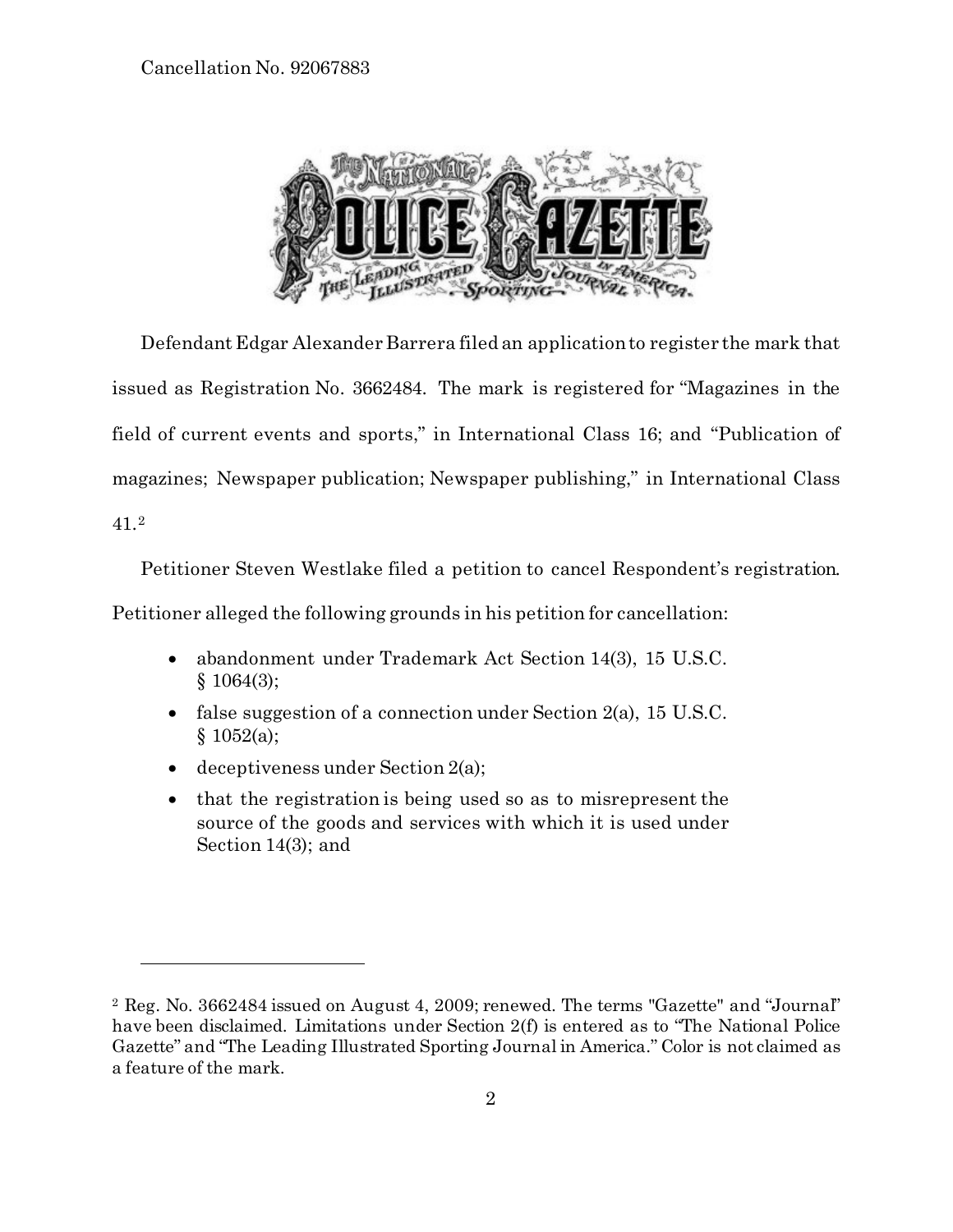• fraud. $3$ 

l

Petitioner also alleged priority of use of the mark in connection with "online magazine[s] and publishing activities" and a likelihood of confusion; and that Respondent was not using the mark at the time he filed for its registration. 1 TTABVUE 4. Neither claim is available to Petitioner because Respondent's registration is more than five years old. *See* Trademark Act Section 14; 15 U.S.C. § 1064; *In re USA Warriors Ice Hockey Program, Inc.,* 122 USPQ2d 1790, 1793 (TTAB 2017) (registration more than five years old is immune to attack on likelihood of confusion grounds) (citing *In re Strategic Partners, Inc.*, 102 USPQ2d 1397, 1399 (TTAB 2012)); *Maids to Order of Ohio, Inc. v. Maid-to-Order, Inc.*, 78 USPQ2d 1899, 1906 n.6 (TTAB 2006) (registration more than five years old may not be challenged on ground mark was not used in commerce at time of application filing).

Respondent filed an answer denying the salient allegations in the petition to cancel, and asserted that Petitioner's claims as set forth in paragraph Nos. 5-13 are "barred by claim preclusion."[4](#page-2-1) We do not reach the merits of this defense because

<span id="page-2-0"></span><sup>&</sup>lt;sup>3</sup> To the extent these claims were most clearly set forth in the ESTTA filing form, we note the ESTTA filing form and the attached pleading are considered to be a single document. *PPG Indus. Inc. v. Guardian Indus. Corp.*, 73 USPQ2d 1926, 1928 (TTAB 2005).

<span id="page-2-1"></span><sup>4</sup> Respondent further asserted the following purported affirmative defenses: that the petition fails to state a claim upon which relief may be granted, and that Petitioner lacks standing to petition to cancel the registration. Neither of these are true affirmative defenses. Lack of standing, now referred to as an entitlement to a statutory cause of action (as discussed more fully below) is not a true affirmative defense because "[t]he facts regarding standing ... are part of [a plaintiff's] case and must be affirmatively proved*." Apollo Med. Extrusion Techs., Inc. v. Med. Extrusion Techs., Inc.*, 123 USPQ2d 1844, 1848 (TTAB 2017) (quoting *Lipton*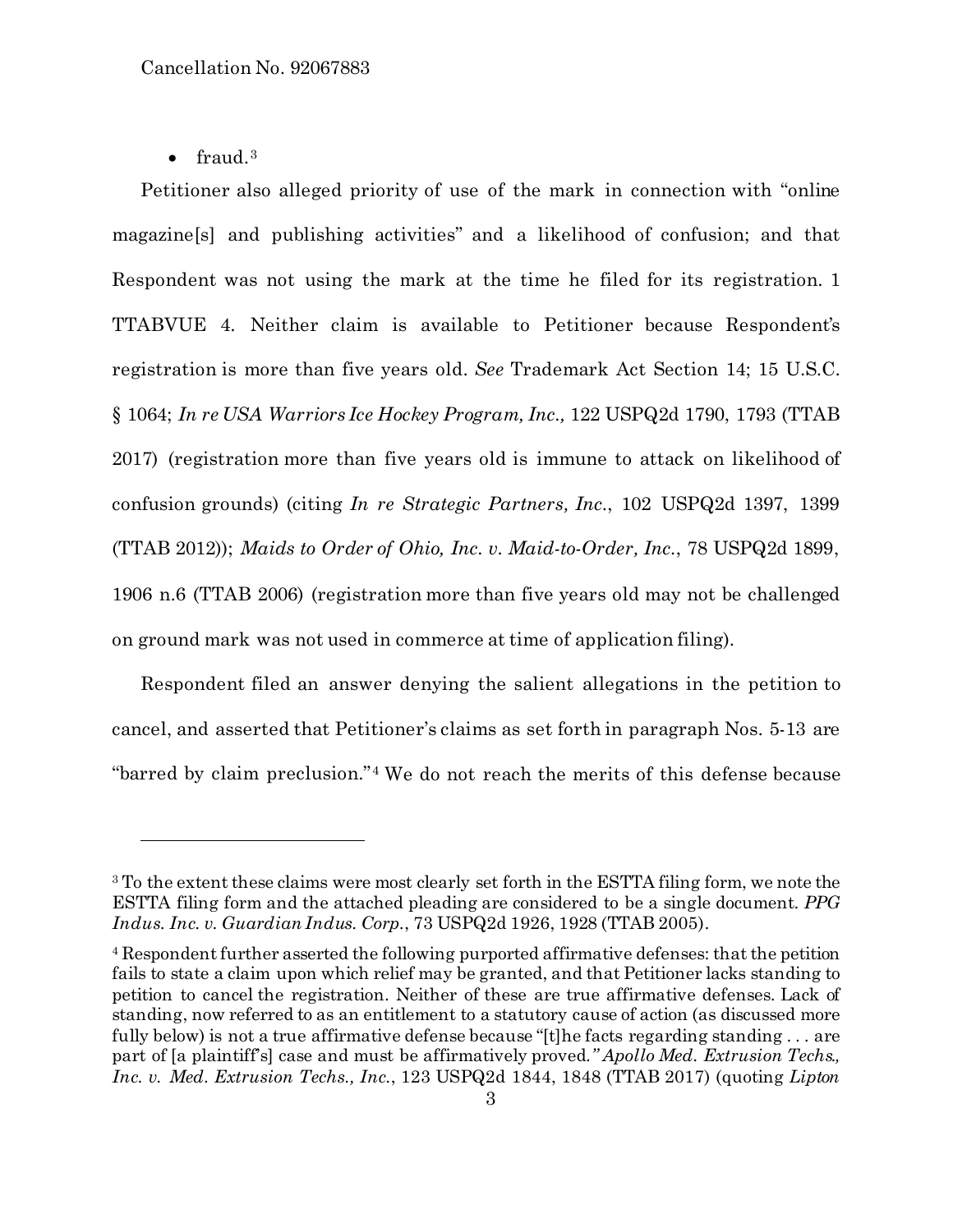Respondent did not pursue the matter in its brief. *See Baroness Small Estates Inc. v. Am. Wine Trade Inc.*, 104 USPQ2d 1224, 1225 n.2 (TTAB 2012) (respondent's affirmative defenses waived where respondent did not pursue them in its brief); *cf. Miller v. Miller*, 105 USPQ2d 1615, 1616 n.3 (TTAB 2013) (applicant's affirmative defense of unclean hands deemed waived because applicant failed to argue and present evidence regarding the defense at trial).

We also do not consider any but Petitioner's claims of abandonment and fraud because none of the other claims was argued in Petitioner's brief. *See Joel Gott Wines LLC v. Rehoboth Von Gott Inc.,* 107 USPQ2d 1424, 1426 n.3 (TTAB 2013) (claim not argued in brief is considered waived) (citing*Knight Textile Corp. v. Jones Invest. Co.*, 75 USPQ2d 1313, 1314 n.4 (TTAB 2005) (opposer's failure to present arguments in support of its pleaded ground of dilution deemed waived))*.* 

### **I. The Record**

l

The record includes the pleadings and, by operation of Trademark Rule 2.122(b), 37 C.F.R. § 2.122(b), the challenged registration and its file history. In addition, both parties have submitted evidence as follows:

*Ind., Inc. v. Ralston Purina Co.*, 670 F.2d 1024, 213 USPQ 185, 189 (CCPA 1982)). The asserted defense of failure to state a claim is not a true affirmative defense because it relates to an assertion of the insufficiency of the pleading of a plaintiff's claim rather than a statement of a defense to a properly pleaded claim*. See Hornblower & Weeks Inc. v. Hornblower & Weeks Inc.*, 60 USPQ2d 1733, 1738 n.7 (TTAB 2001).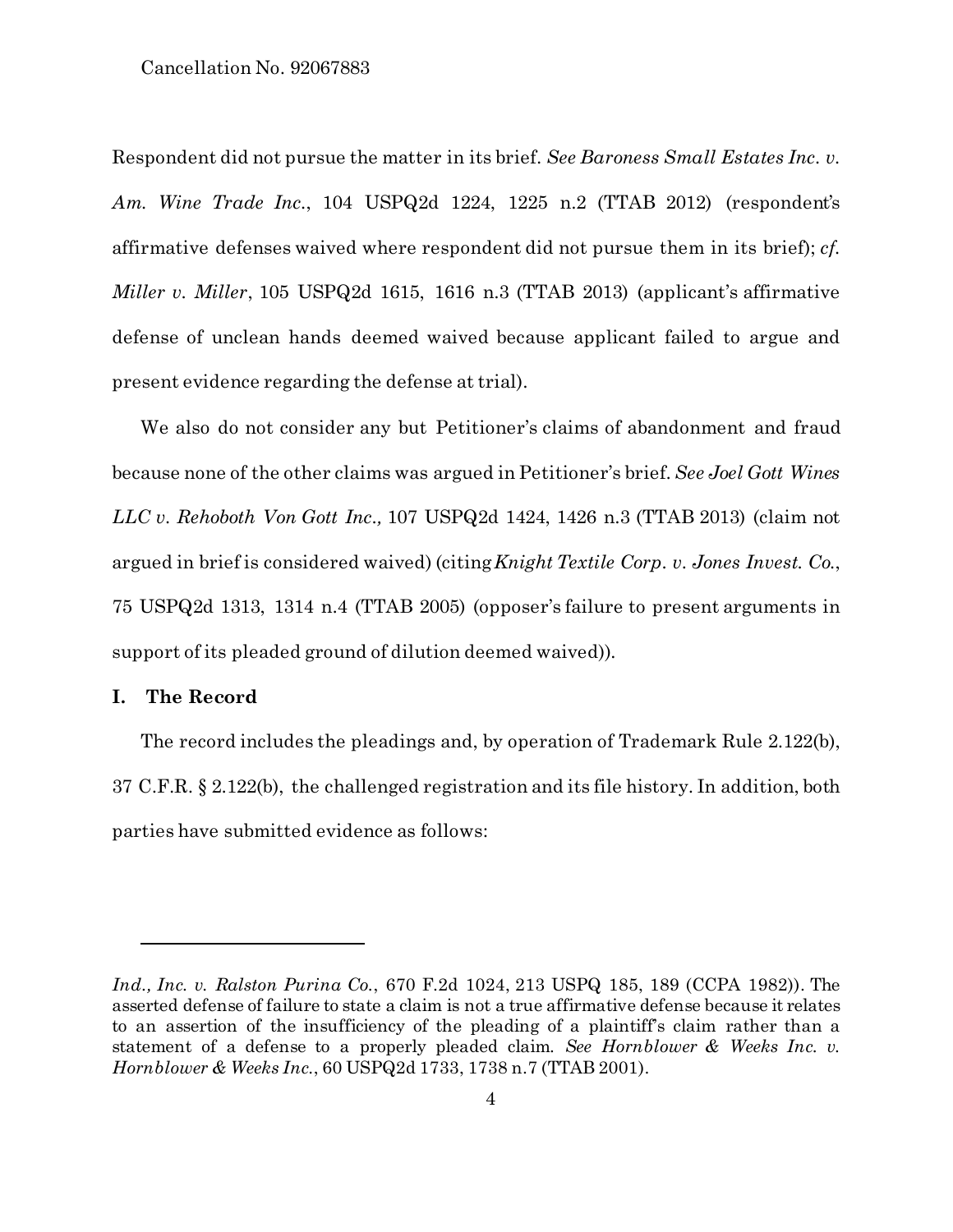# **A. Petitioner's Evidence**

- Testimony declaration of Steven Westlake and attached exhibits (12 TTABVUE);
- Rebuttal Testimony declaration of Steven Westlake and attached exhibits (29 TTABVUE).

# **B. Respondent's Evidence**

- Testimony declaration of Lester A. Euell and attached exhibits (23 TTABVUE);
- Testimony declaration of Edgar Alexander Barrera and attached exhibits (24 TTABVUE);
- Testimony declaration of Jorge Antonio Martinez-Soto and attached exhibits (25 TTABVUE); and
- Respondent's Notice of Reliance and attached exhibits (26) TTABVUE).

## **II. The Parties**

# **A. Petitioner**

In his brief, Petitioner describes an American periodical known as the NATIONAL POLICE GAZETTE, which was founded in 1845 and published weekly until the 1930s, then monthly through its last dated issue of January 1977. Petitioner's Brief, 31 TTABVUE 2. The NATIONAL POLICE GAZETTE ("POLICE GAZETTE") was published by the Police Gazette Publishing Corp. Petitioner's Rebuttal Decl., 29 TTABVUE 12, Exs. K, L. According to Petitioner, these rights ultimately transferred to Joseph Azaria, an individual from whom Petitioner purchased "the physical archive." 31 TTABVUE 3. On April 8, 2007, Petitioner started a "Yahoo Small Business" website, identified as www.policegazette.us, on which he has, from that date, continuously used the subject mark. Petitioner's Decl., 12 TTABVUE 4. The results of a Wikipedia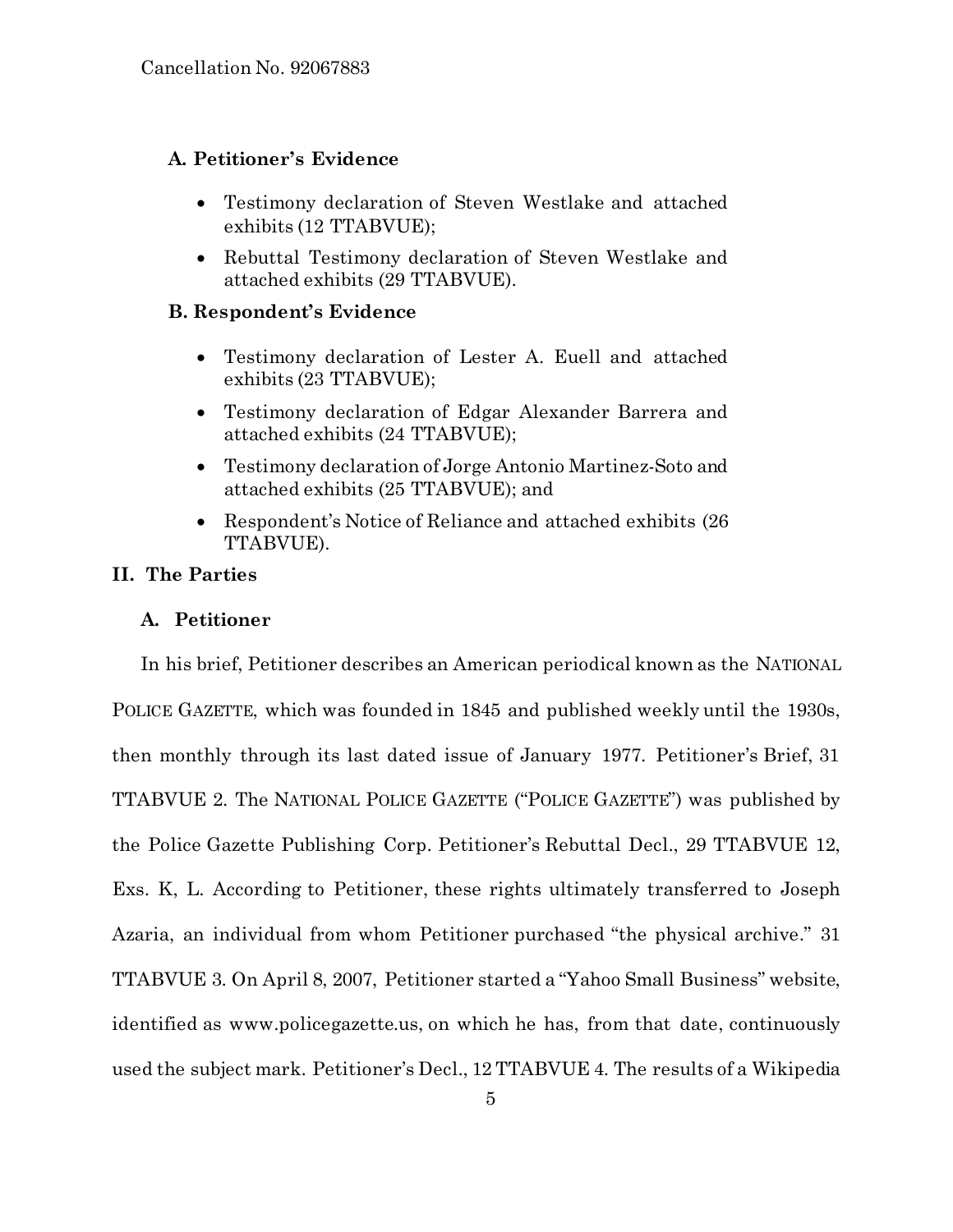search identified as Ex. E to Petitioner's Testimony declaration identifies a publication known as "The National Police Gazette" founded in 1845 and describes the website www.policegazette.us as "mimic[ing] the *Police Gazette* style." 12 TTABVUE 17. Petitioner contends that his continuous use is confirmed by this Wikipedia search as well as "an online magazine article published by the Petitioner at policegazette.us on April 8, 2017." *Id*. at 4; Ex. O, 12 TTABVUE 30-41.

### **B. Respondent**

l

Respondent testified that he is the owner of Registration No. 3662484 for the subject mark and that he began using the subject mark as the successor in interest to Lester A. Euell. Respondent also testified that he has "worked with several associates, including… Les Euell," Barrera Decl., 24 TTABVUE 3, and that he assigned the registration to Richard K. Fox Publishing Company on August 25, 2020. 24 TTABVUE 2-3, Exs. A, B.[5](#page-5-0)

Les Euell testified that he (Euell) was the "common-law owner of the subject mark;" that he began publishing printed materials under the mark "substantially exclusively and continuously from January 2, 1977 to the present;" and that "a few years prior" to July 9, 2012, Respondent "had taken ownership" of the mark; "assumed primary control of the National Police Gazette;" and obtained his registration. Euell Decl. 23 TTABVUE 2-3.

<span id="page-5-0"></span><sup>5</sup> The assignment is identified as a "nunc pro tunc assignment effective August 25, 2020."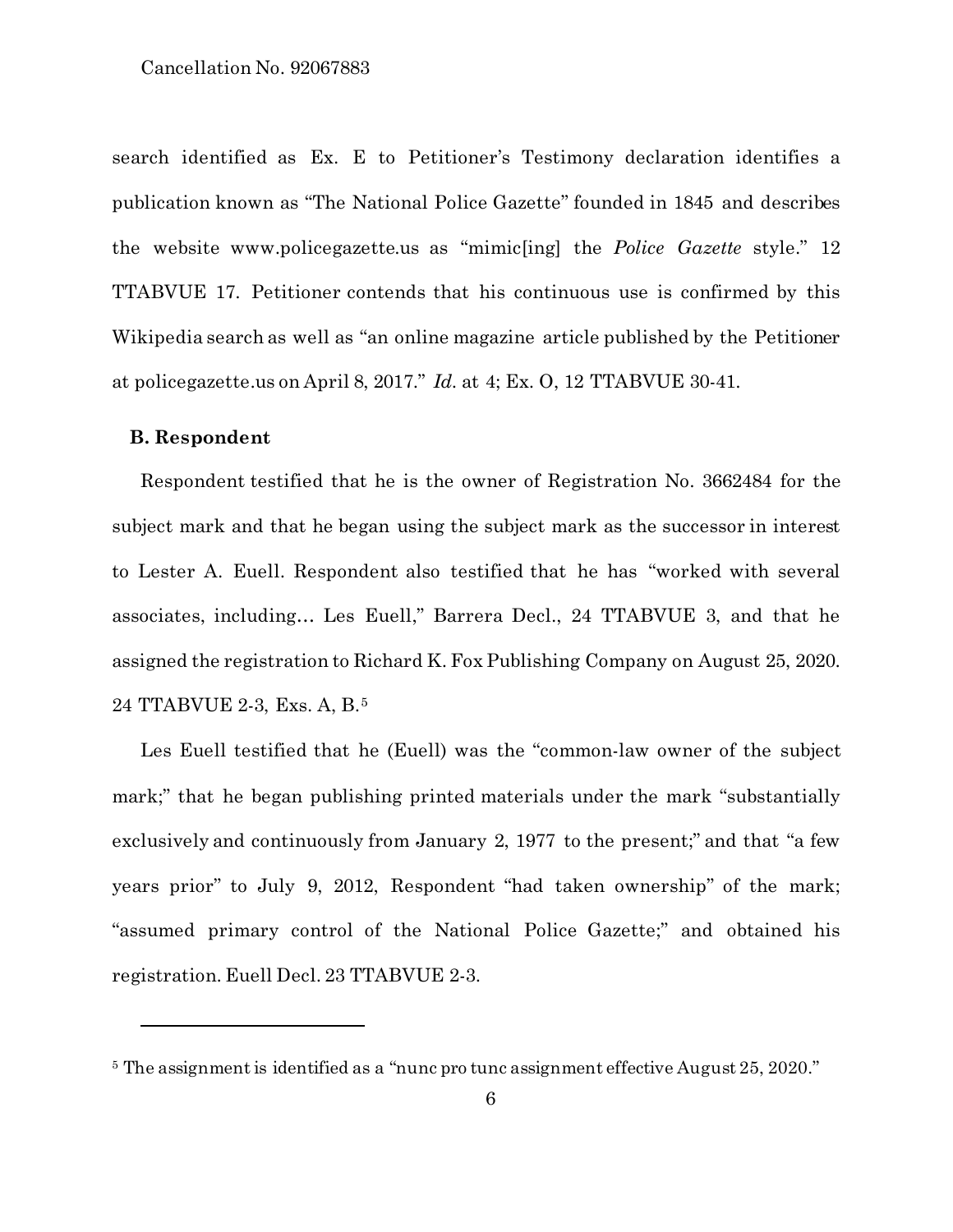l

Jorge Antonio Martinez-Soto, the owner of the Richard K. Fox Publishing Company, asserted in his declaration that his company "intends to continue publishing printed materials under [the subject mark] far into the future." Martinez-Soto Decl., 25 TTABVUE 3. Four days after the execution of his declaration, that is on September 24, 2021, the Richard K. Fox Publishing Company was administratively dissolved for failure to file an annual report. 29 TTABVUE 10, Ex. M. It was reinstated on November 7, 2021, allegedly "after being alerted to the fact by Petitioner." Petitioner's Brief, 31 TTABVUE 20. Respondent asserts that he "and my predecessors in interest published printed materials under the subject mark substantially exclusively and continuously from January 2, 1977 to the present," although the exact relationship between Petitioner, Les Euell, and his other "associates" is unclear. 24 TTABVUE 2.

## **III.Petitioner's Entitlement to a Statutory Cause of Action**[6](#page-6-0)

Entitlement to a statutory cause of action "is an element of the plaintiff's case in every inter partes proceeding."*Chutter, Inc. v. Great Mgmt. Grp., LLC*, 2021 USPQ2d 1001, \*10 (TTAB 2021) (citing *Corcamore, LLC v. SFM, LLC*, 978 F.3d 1298, 2020

<span id="page-6-0"></span><sup>6</sup> Our decisions have previously analyzed the requirements of Sections 13 and 14 of the Trademark Act, 15 U.S.C. §§ 1063-64, under the rubric of "standing." We now refer to this inquiry as entitlement to a statutory cause of action. Despite the change in nomenclature, our prior decisions and those of the Federal Circuit interpreting Sections 13 and 14 remain equally applicable.*See Spanishtown Enters., Inc. v. Transcend Resources, Inc.*, 2020 USPQ2d 11388, at \*2 (TTAB 2020).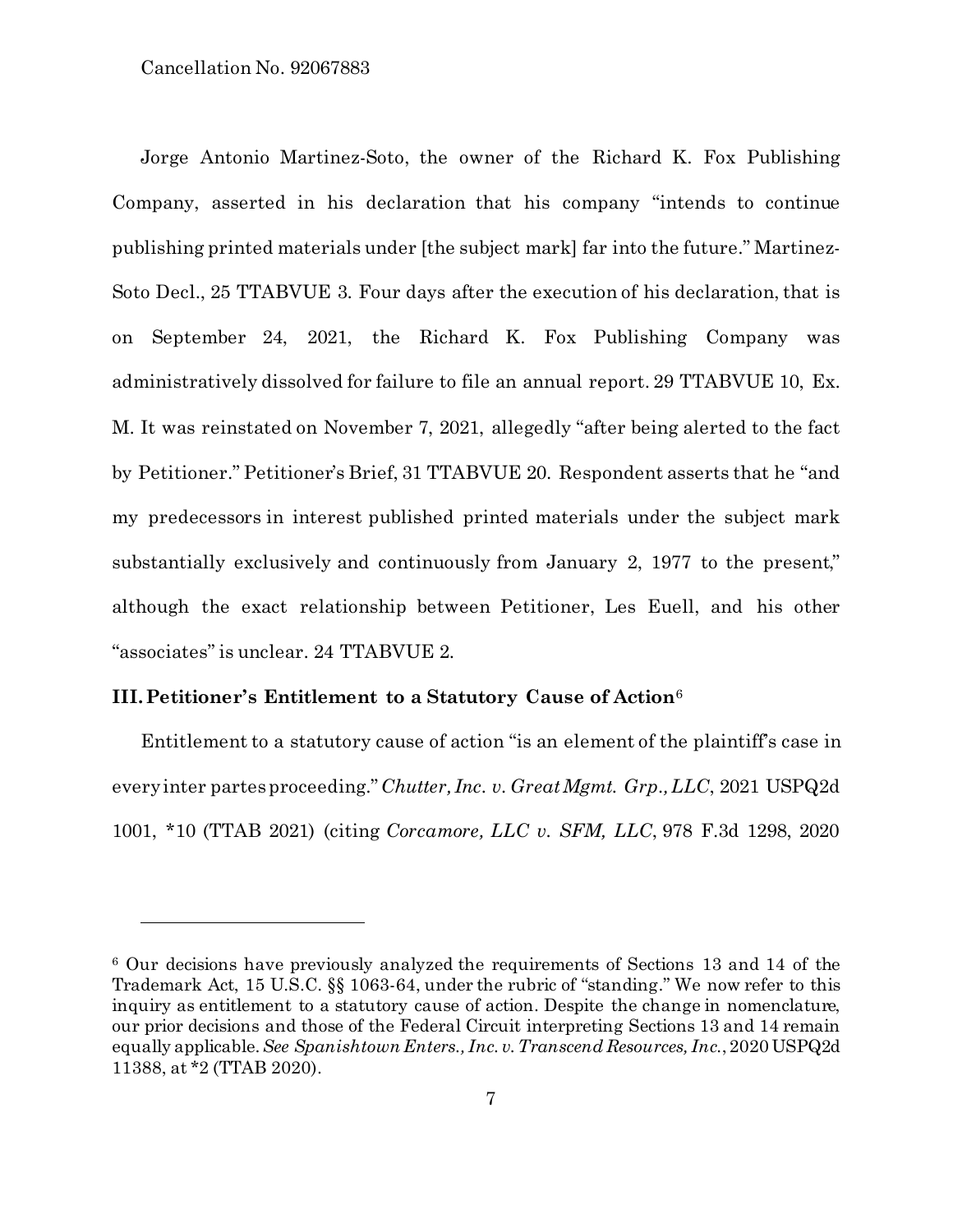USPQ2d 11277 (Fed. Cir. 2020)); *see also Australian Therapeutic Supplies Pty. Ltd. v. Naked TM, LLC*, 965 F.3d 1370, 2020 USPQ2d 10837 at \*3 (Fed. Cir. 2020) (citing *Lexmark Int'l, Inc. v. Static Control Components, Inc.*, 572 U.S. 118, 125-26 (2014)).

To establish entitlement to a statutory cause of action, a plaintiff must demonstrate: (i) an interest falling within the zone of interests protected by the statute and (ii) a reasonable belief in damage proximately caused by the registration of the mark. *Spanishtown Enters.*, 2020 USPQ2d 11388 at \*1 (citing*Corcamore*, 2020 USPQ2d 11277 at \*4). *See also Empresa Cubana Del Tabaco v. Gen. Cigar Co.*, 753 F.3d 1270, 111 USPQ2d 1058, 1062 (Fed. Cir. 2014); *Ritchie v. Simpson*, 170 F.3d 1092, 50 USPQ2d 1023, 1025 (Fed. Cir. 1999); *Lipton Indus.*, 213 USPQ at 189.

Here, Petitioner's use of the pleaded mark establishes that he is entitled to petition to cancel Respondent's registration. *Syngenta Crop Prot. Inc. v. Bio-Chek LLC,* 90 USPQ2d 1112, 1118 (TTAB 2009) (testimony that Petitioner uses its mark "is sufficient to support Petitioner's allegations of a reasonable belief that it would be damaged …."). Respondent does not contest Petitioner's entitlement to a statutory cause of action. 32 TTABVUE.

#### **IV. Abandonment**

Petitioner claims that Respondent has abandoned his registration by failing to use the mark in commerce "since at least December 31, 2013." 31 TTABVUE 17. Although Petitioner admits that "Respondent created his own National Police Gazette website"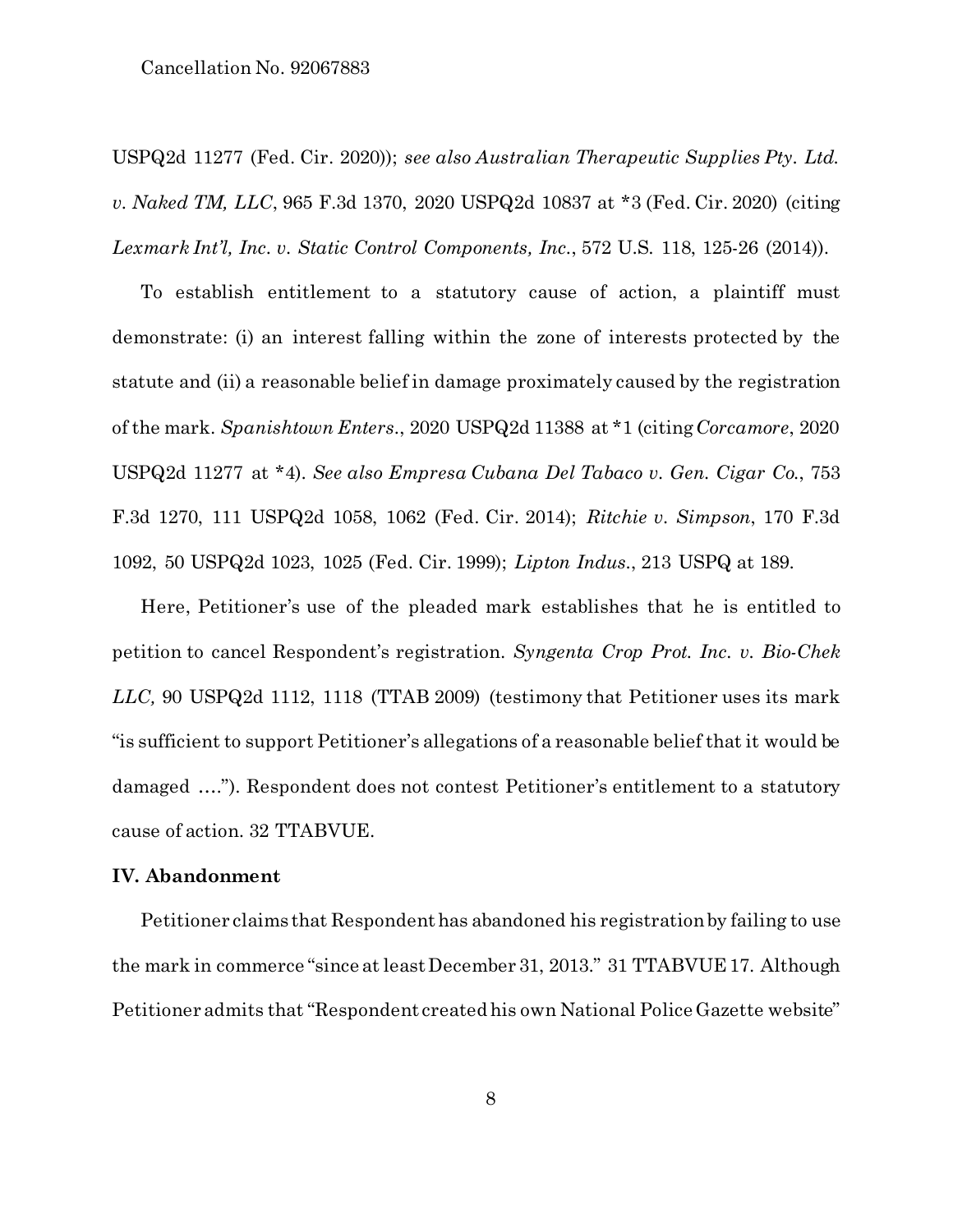l

in 2010, 12 TTABVUE 4, Petitioner contends that his online search for the website on April 14, 2019, returned a "404 Not Found" page. *Id*., Ex. N.

In response, Respondent submitted three testimonial declarations wherein each declarant stated that the specimens attached to the January 29, 2016 Declaration of Use and the February 3, 2020 Combined Declaration of Use and Renewal Application for the subject registration were authentic, and in particular Mr. Barrera (who signed the documents) "affirms the statements made therein were true and accurate." 24 TTABVUE 3, Exs. C, D.[7](#page-8-0) In the 2016 Declaration of Use, an authenticated copy of which was submitted with his testimonial declaration as Ex. C, Respondent stated that he was using the mark in Class 16 on all the goods listed, and was submitting as a specimen: "magazine covers." In Class 41, Respondent again stated he was using the mark on all services listed, submitting as a specimen:"advertisements; magazine covers."

In the 2020 Combined Declaration of Use and Renewal, 24 TTABVUE Ex. D, Respondent stated that he was using the mark in Class 16 in connection with all the goods, and was submitting "an excerpt from [Respondent's] December 2019 magazine." With respect to the services in Class 41, Respondent stated that he was

<span id="page-8-0"></span><sup>7</sup> Respondent also submitted a notice of reliance that he contends supports his use of the mark, but the evidence attached thereto and the arguments made therein are directed to Respondent's affirmative defense of claim preclusion, which as we earlier noted, has been waived.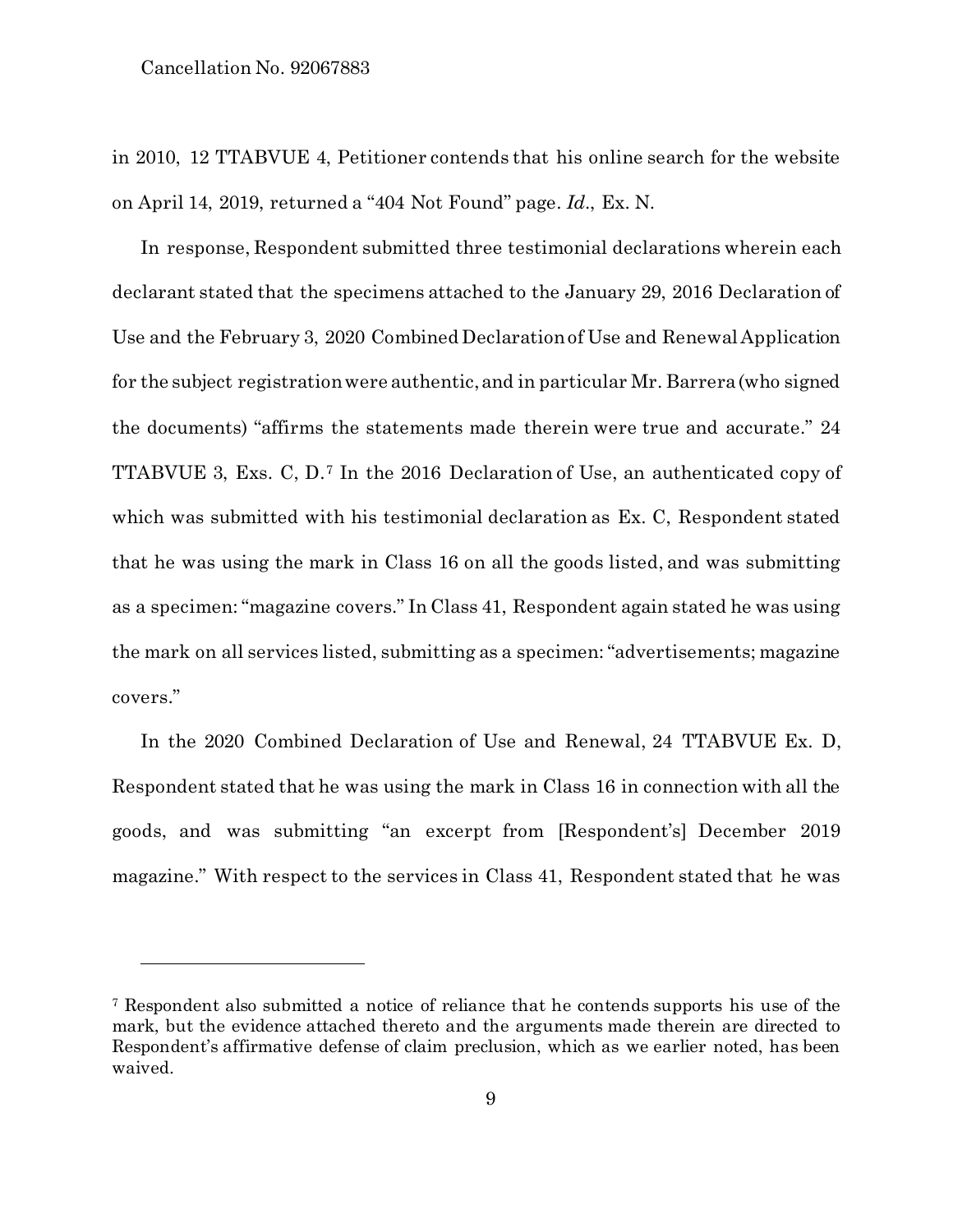using the mark with respect to all services in the class, as supported by a "broadsheet flyer for [Respondent's] publishing services." 24 TTABVUE 30.

Given this evidence, we find that Respondent has adequately shown that he has not abandoned his mark.[8](#page-9-0)

# **V. Fraud**

l

"Fraud in procuring or maintaining a trademark registration occurs when an applicant for registration or a registrant in a declaration of use or a renewal application knowingly makes specific false, material representations of fact with the intent of obtaining or maintaining a registration to which it is otherwise not entitled." *Illyrian Imp., Inc. v. ADOL Sh.p.k*., 2022 USPQ2d 292, \*39 (TTAB 2022) (citing *In re Bose Corp*., 580 F.3d 1240, 91 USPQ2d 1938, 1939 (Fed. Cir. 2009)).

Petitioner alleges that Respondent committed fraud in the execution of the underlying application that matured to Reg. No. 3662484 by knowingly submitting, with intent to deceive, digital renderings instead of proper specimens, and by fraudulently claiming the mark was in use in commerce. Petitioner's Brief, 31 TTABVUE 22.[9](#page-9-1) Petitioner alleges that the specimens provided by Respondent were

<span id="page-9-0"></span><sup>8</sup> We recognize Petitioner's allegations directed to the credibility of Respondent's witnesses, and to the extent relevant to the issues at hand, have taken them into account.

<span id="page-9-1"></span><sup>9</sup> Petitioner also alleges fraud based on allegations that Respondent was aware of Petitioner's prior use of the mark and that a likelihood of confusion would arise if Respondent began using the mark. Because likelihood of confusion can no longer be asserted against Respondent's registration, there is no basis for a finding of fraud grounded in these alleged facts. 15 U.S.C. § 1064. However, to the extent Petitioner is claiming that Respondent committed fraud on the Office when it claimed to be the owner of the mark despite its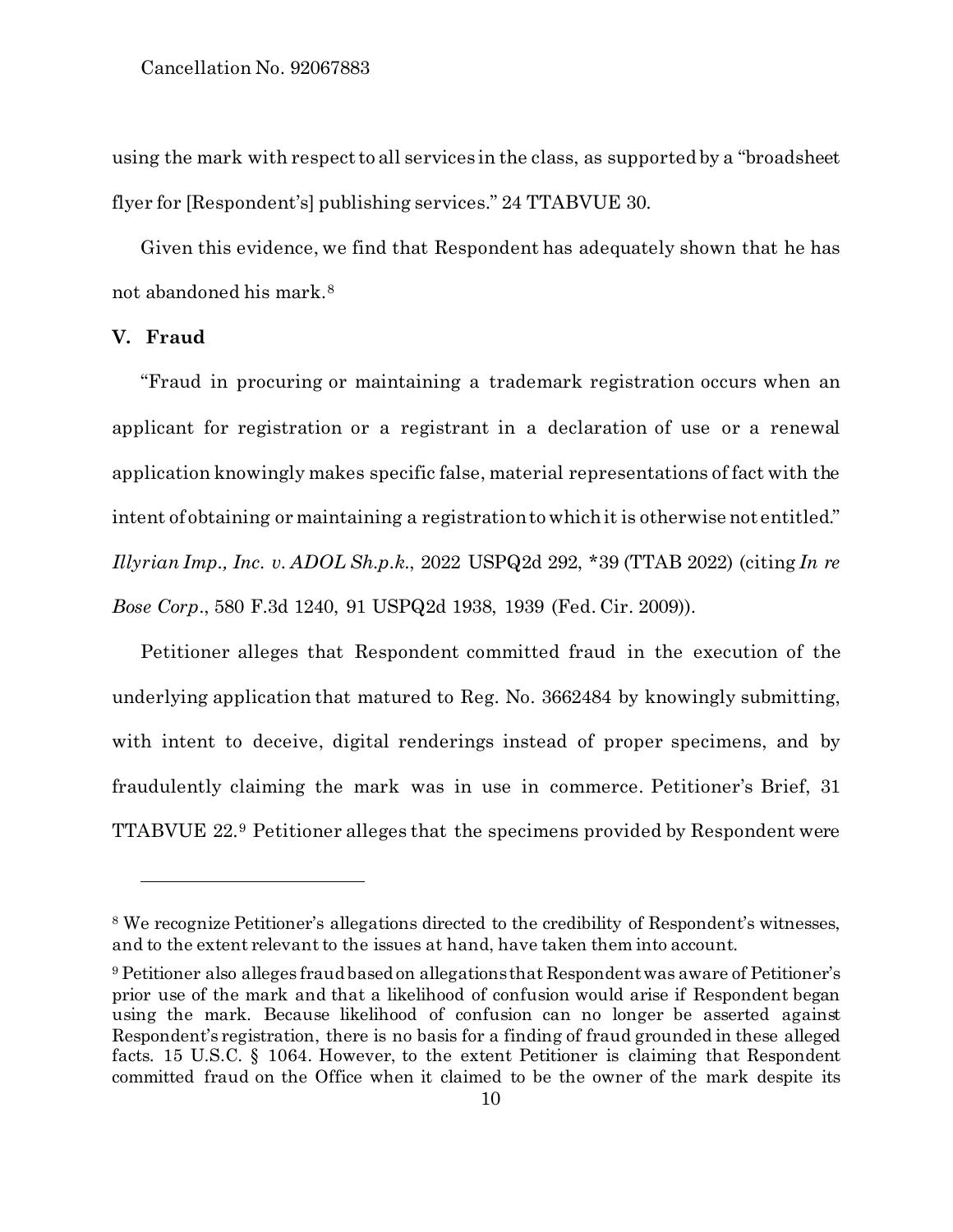"clearly not scans of paper items, but are digitally created." Petitioner's Testimony Decl., 12 TTABVUE 5.

In support, Petitioner relies on Exs. M and N attached to his declaration to show that Respondent's website was not active after 2013 (12 TTABVUE 27, Ex. M) and that Petitioner succeeded to whatever rights Joseph Azaria, the mark's true owner according to Petitioner, had in the subject mark (12 TTABVUE 29, Ex. N). Petitioner further relies on Exs. F-J to prove that the original POLICE GAZETTE ceased publication in 1977 (12 TTABVUE 18-25). Although Petitioner conceded that "some library websites do mention an 'Alexander Barrera' as a National Police Gazette publisher,"

> these sites indicate their information is from a "surrogate" copy of the "June 2010" issue (Ex. P). Surrogate here means the copy of the magazine they received is not an original.

> This June 2010 issue is a fraudulent one posted by the Respondent on the website issuu.com on June 29, 2010[.]

12 TTABVUE 6.

l

In response, Respondent argues that the "testimony and documentary evidence properly in the trial record contradicts Petitioner's unsupported allegations," 32

apparent knowledge of Petitioner's alleged prior use, the claim fails because Petitioner has not established that Respondent believed Petitioner had superior rights to the subject mark. *See, e.g., Heaton Enter. of Nev., Inc. v. Lang,* 7 USPQ2d 1842 (TTAB 1988) ("Where, as in this case, the affiant believed and was claiming that it had a right to the mark superior to that of other parties who might be using it, fraud is not shown by proof that registrant was aware of those other uses.").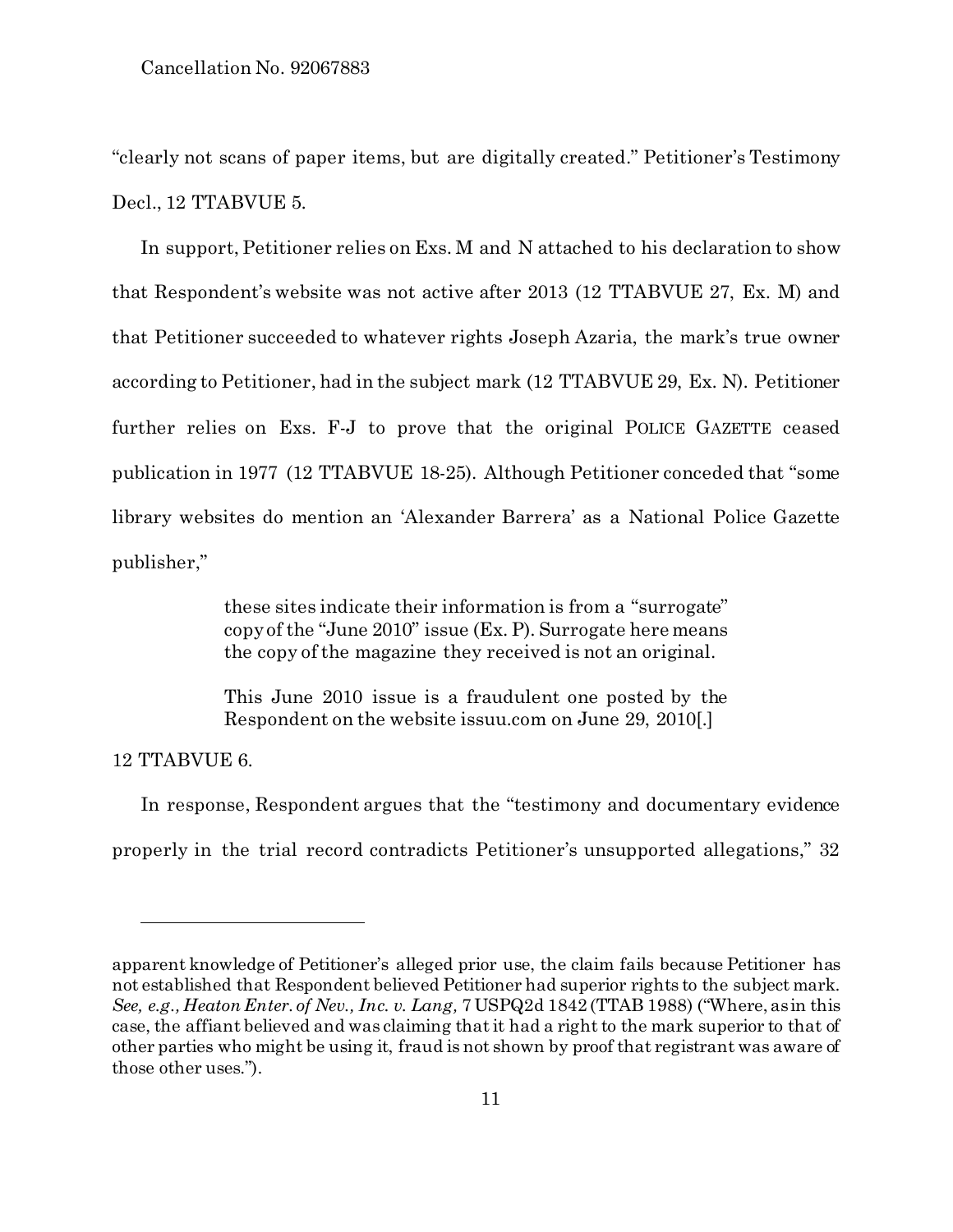TTABVUE 7, and as noted above, Respondent testified that he attached "true and correct" copies of the 2016 Declaration of Use and 2020 Combined Declaration of Use and Application for Renewal to his testimony declaration, stating: "I [Edgar Alexander Barrera] affirm the statements made therein were true and accurate." 24 TTABVUE 3.

A registration filed under Section 1 will not be granted unless and until the applicant files a verified statement, together with specimens, that it has used the mark in commerce. *See* Trademark Rules 2.56(a) and 2.59(a). "[S]tatements regarding specimens submitted in support of an application are certainly material to issuance of a registration." *Hurley Int'l LLC v. Paul & Joanne Volta*, 82 USPQ2d 1339, 1346 (TTAB 2007) (citing *Torres v. Cantine Torresella S.r.l.,* 808 F.2d 46, 1 USPQ2d 1483, 1485 (Fed. Cir. 1986) (court found it material that specimensubmitted for Section 9 renewal application was not currently in use and cancelled the registration for fraud)).

Registration No. 3662484 was filed on January 23, 2008 and issued on August 4, 2009 under Section 1(a), 15 U.S.C. 1051(a), alleging first use and use in commerce of January 2, 1977. As noted, Respondent filed with the Office verified statements, together with specimens, asserting that he was using the mark in commerce in 2016 and 2020. Although Respondent is silent against Petitioner's claim that Respondent's submission of "[d]igitally created images and computer illustrations," 31 TTABVUE 18, establishes that the mark was not in use as of the application filing date, "the